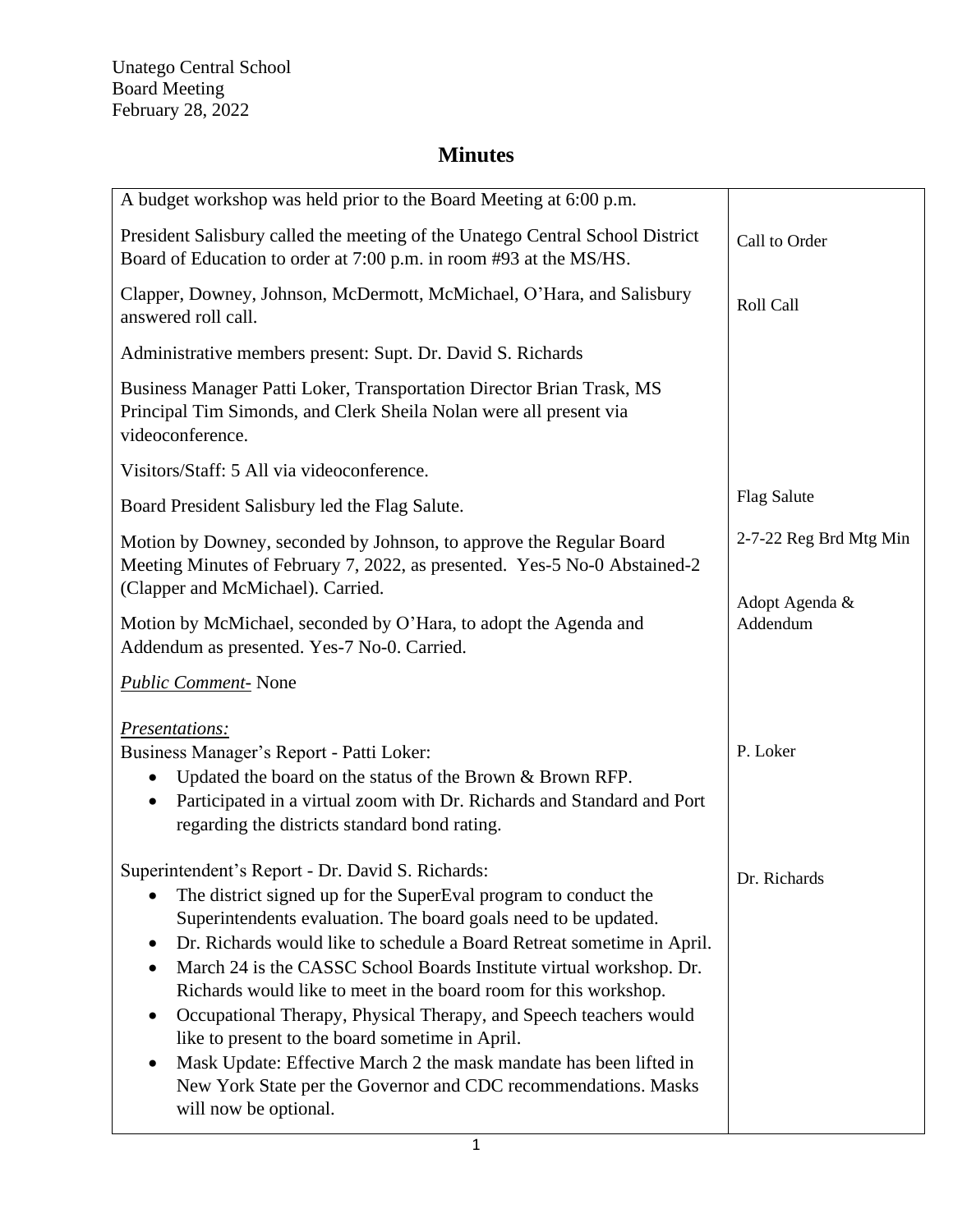Unatego Central School Board Meeting February 28, 2022

| Capital Project Update: The project has staled due to an employee at<br>Delta Engineers & Architects not submitting the proper documents to<br>SED by their deadlines. Dr. Richards will reach out to Delta to see if<br>they can attend our March 21 board meeting, to get some answers on<br>this situation.<br>Schoolhouse construction services have been fantastic to work with. |                                                                                           |
|---------------------------------------------------------------------------------------------------------------------------------------------------------------------------------------------------------------------------------------------------------------------------------------------------------------------------------------------------------------------------------------|-------------------------------------------------------------------------------------------|
| <b>Administrative Action</b>                                                                                                                                                                                                                                                                                                                                                          |                                                                                           |
| Motion by McMichael, seconded by Downey, to approve the following                                                                                                                                                                                                                                                                                                                     |                                                                                           |
| resolutions 4.1-4.20 as presented. Yes-7 No-0. Carried.                                                                                                                                                                                                                                                                                                                               | <b>BOCES</b> Annual Mtg,                                                                  |
| DCMO BOCES Annual Meeting, Election of Board Members, and Notice for<br>Special Board Meetings of Component Districts, Warrants and Budget Status<br>Reports were given to the Board for information only.                                                                                                                                                                            | Election of Members, &<br>Notice of Special Mtg, &<br><b>Monthly Reports</b>              |
| RESOLVED: Upon the recommendation of the Superintendent of Schools that<br>this Board does hereby approve the Treasurer's Report as presented.                                                                                                                                                                                                                                        | Treasurer's Report                                                                        |
| RESOLVED: Upon the recommendation of the Superintendent of Schools that<br>this Board does hereby approve D'Arcangelo as the District's External Auditor<br>for the term of 2021-2022 through 2025-2026 as presented.                                                                                                                                                                 | Approve External<br>Auditor-D'Arcangelo                                                   |
| RESOLVED: Upon the recommendation of the Superintendent of Schools that<br>this Board does hereby accept Laura Wade's resignation for the purpose to<br>retire as a School Counselor, effective June 30, 2022, as presented.                                                                                                                                                          | Accept Retirement-L.<br>Wade, School Counselor                                            |
| RESOLVED: Upon the recommendation of the Superintendent of Schools that<br>this Board does hereby accept Prudence Danforth's resignation for the purpose<br>to retire as School Librarian, effective June 30, 2022, as presented.                                                                                                                                                     | Accept Retirement-P.<br>Danforth, School<br>Librarian                                     |
| RESOLVED: Upon the recommendation of the Superintendent of Schools that<br>this Board does hereby accept Julianne Grant's resignation as a Special<br>Education teacher, effective March 17, 2022, as presented.                                                                                                                                                                      | Accept Resignation-J.<br>Grant, Special Education<br>Teacher                              |
| RESOLVED: Upon the recommendation of the Superintendent of Schools that<br>this Board does hereby appoint Kim Gascon as a teacher for the after-school<br>reading program and Angela Flavell as an LTA for the reading program, as well<br>as Nancy Dalton as an LTA for the math extra help program as presented.                                                                    | Approve Teacher/LTAs<br>After-School Help<br>Program, K. Gascon, A.<br>Flavell, N. Dalton |
| RESOLVED: Upon the recommendation of the Superintendent of Schools that<br>this Board does hereby appoint Rich Cooley as a substitute food service helper<br>for the 2021-2022 school year as presented.                                                                                                                                                                              | Appoint R. Cooley-Sub<br><b>FSH</b>                                                       |
|                                                                                                                                                                                                                                                                                                                                                                                       |                                                                                           |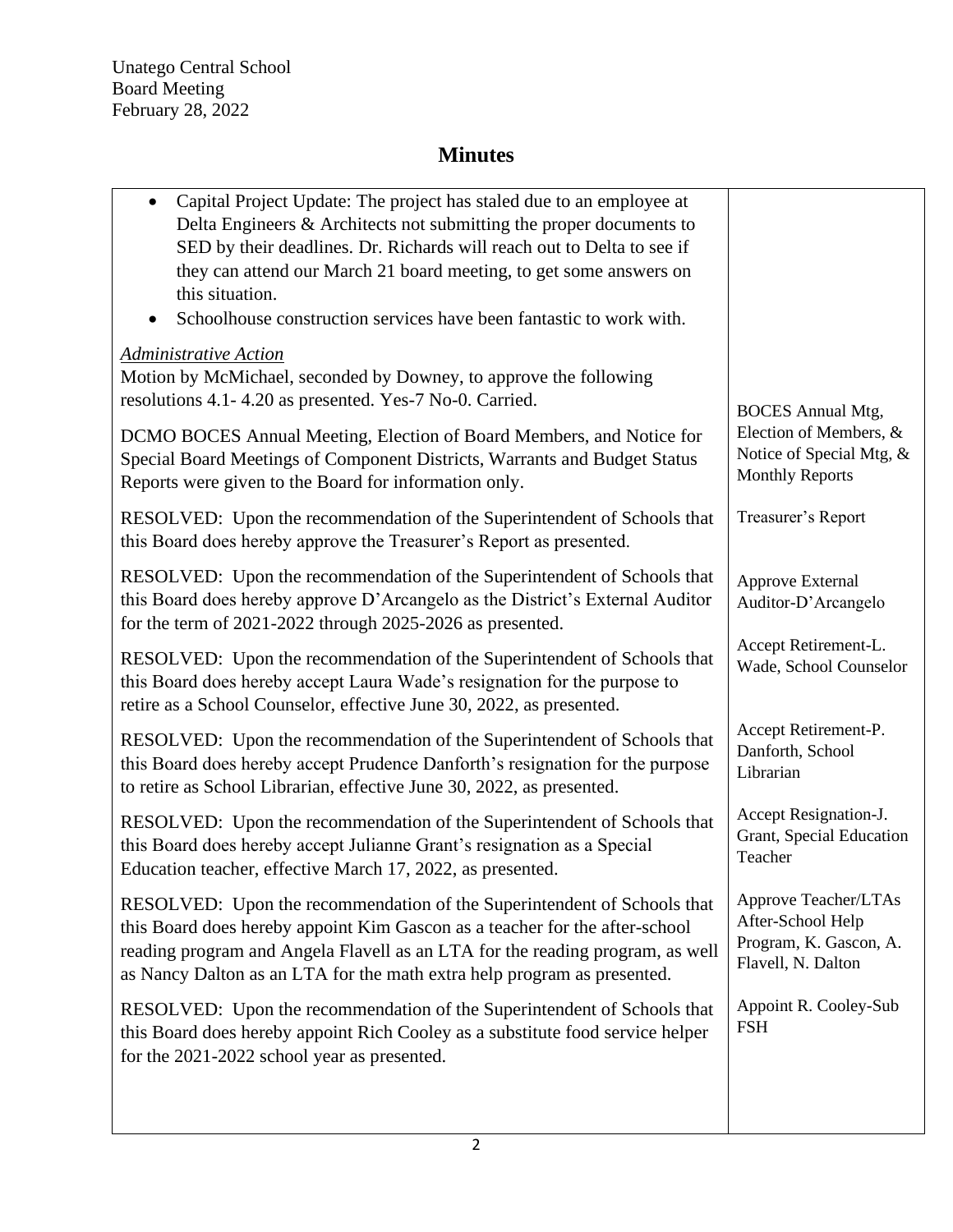Unatego Central School Board Meeting February 28, 2022

| RESOLVED: Upon the recommendation of the Superintendent of Schools that<br>this Board does hereby approve Jeff Utter's permanent appointment as a bus<br>driver/mechanic, effective February 16, 2022, as presented.                                                               | Approve Perm Appt-J.<br>Utter, Bus<br>Driver/Mechanic |
|------------------------------------------------------------------------------------------------------------------------------------------------------------------------------------------------------------------------------------------------------------------------------------|-------------------------------------------------------|
| RESOLVED: Upon the recommendation of the Superintendent of Schools that<br>this Board does hereby appoint Rebecca Towndrow as a substitute bus driver<br>for the 2021-2022 school year as presented.                                                                               | Approve R. Towndrow-<br>Sub Bus Driver                |
| RESOLVED: Upon the recommendation of the Superintendent of Schools that<br>this Board does hereby appoint Larraine Clark to a 52-week probationary<br>appointment as a bus aide at a rate of \$13.20 /hr., effective March 1, 2022, and<br>ending February 28, 2023, as presented. | Appoint L. Clark-Bus<br>Aide                          |
| RESOLVED: Upon the recommendation of the Superintendent of Schools that<br>this Board does hereby approve transportation request from Otsego Christian<br>Academy as presented.                                                                                                    | <b>Approve Transportation</b><br>Request-OCA          |
| RESOLVED: Upon the recommendation of the Superintendent of Schools that<br>this Board does hereby accept Deborah Nolan's resignation for the purpose to<br>retire as an English teacher, effective June 30, 2022, as presented.                                                    | Accept Retirement-D.<br>Nolan, English Teacher        |
| <b>Public Comment-</b> None                                                                                                                                                                                                                                                        |                                                       |
| Round Table Discussion-<br>M. Downey – Congratulations to the boys' and girls' basketball teams. Also,<br>the two wrestlers, Caleb Cole finished 4 <sup>th</sup> and Jarrett Thayer for making it to<br>State finals.                                                              |                                                       |
| -Supt. Richards stated that this was the first time in the history of the MAC<br>League, that one school had both their boys' and girls' teams win the<br>championship. Congratulations!                                                                                           |                                                       |
| C. O'Hara – Congratulations to the teachers that will be retiring in June, you<br>will be missed.                                                                                                                                                                                  |                                                       |
| J. McDermott – The Little Spartan's sign that hangs on the fence in front of the<br>elementary school blew off with one of the windstorms, Jay zip tied it back on<br>but may need to be reinforced.                                                                               |                                                       |
| B. McMichael – Asked Dr. Richards what is going on the digital sign at the<br>Unadilla elementary school. -Brian Trask responded.                                                                                                                                                  |                                                       |
| Supt. Richards – Acknowledged the passing of long-time elementary teacher<br>Renee Sherwood-Casey. The district sends their condolences to her family.                                                                                                                             |                                                       |
|                                                                                                                                                                                                                                                                                    |                                                       |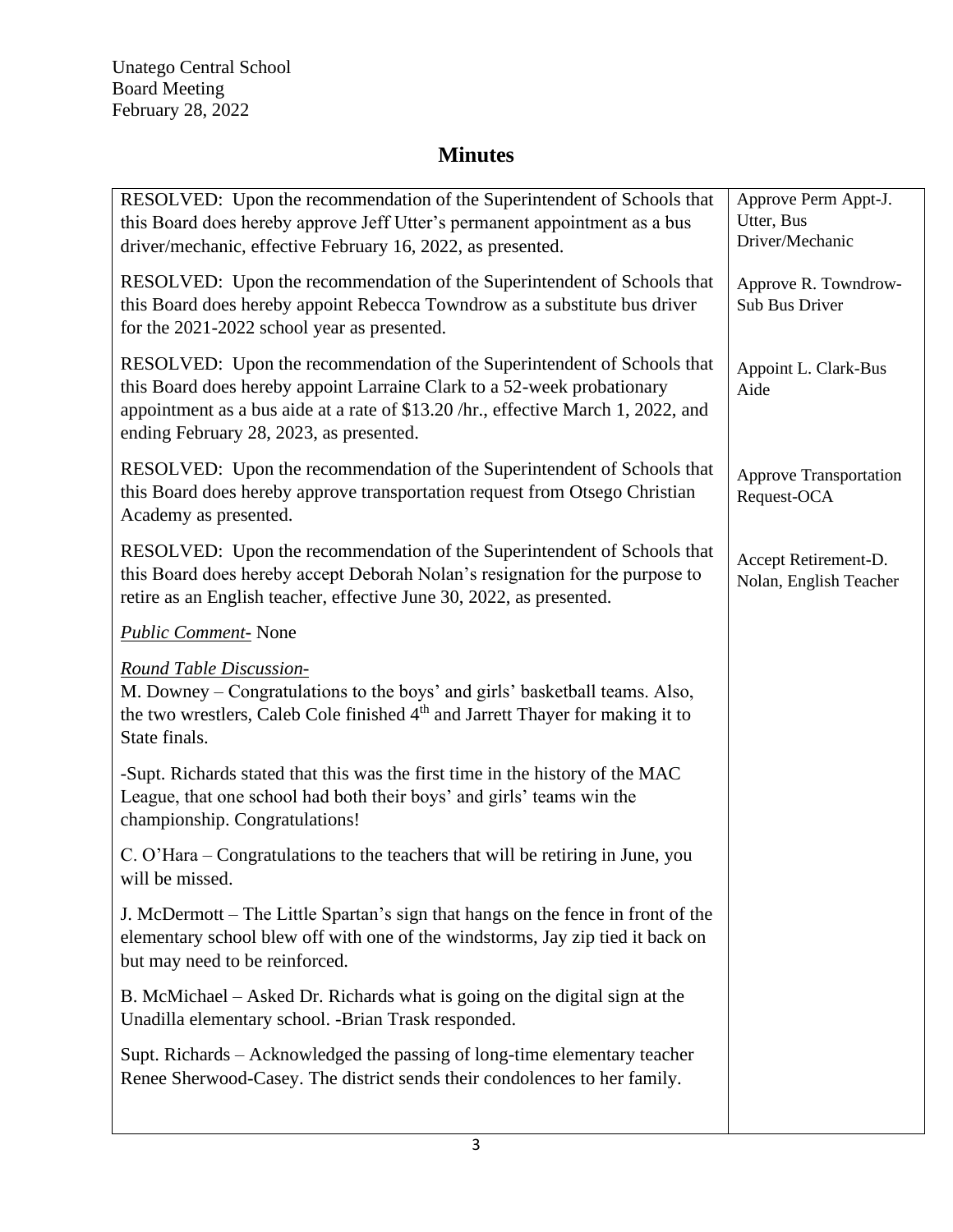| <b>Executive Session:</b>                                                | <b>Executive Session</b> |
|--------------------------------------------------------------------------|--------------------------|
| Motion by McMichael, seconded by Downey, to go into Executive Session at |                          |
| 7:44 p.m. to discuss a personal student matter. Yes-7 No-0. Carried.     |                          |
|                                                                          |                          |
| Clerk Nolan left at 7:44 p.m.                                            |                          |
|                                                                          |                          |
| Sheila Nolan                                                             |                          |
| District Clerk                                                           |                          |
|                                                                          |                          |
| Discussion ensued; no action taken.                                      |                          |
| Motion by McMichael, seconded by Downey to leave Executive Session at    |                          |
| 8:35 p.m. Yes-7 No-0. Carried.                                           |                          |
|                                                                          |                          |
| Adjourn:                                                                 |                          |
| Motion by McMichael, seconded by O'Hara, to adjourn the meeting at 8:36  | Adjournment              |
| p.m. Yes-7 No-0. Carried.                                                |                          |
|                                                                          |                          |
| Dr. David S. Richards                                                    |                          |
| Superintendent of Schools                                                |                          |
|                                                                          |                          |
|                                                                          |                          |
|                                                                          |                          |
|                                                                          |                          |
|                                                                          |                          |
|                                                                          |                          |
|                                                                          |                          |
|                                                                          |                          |
|                                                                          |                          |
|                                                                          |                          |
|                                                                          |                          |
|                                                                          |                          |
|                                                                          |                          |
|                                                                          |                          |
|                                                                          |                          |
|                                                                          |                          |
|                                                                          |                          |
|                                                                          |                          |
|                                                                          |                          |
|                                                                          |                          |
|                                                                          |                          |
|                                                                          |                          |
|                                                                          |                          |